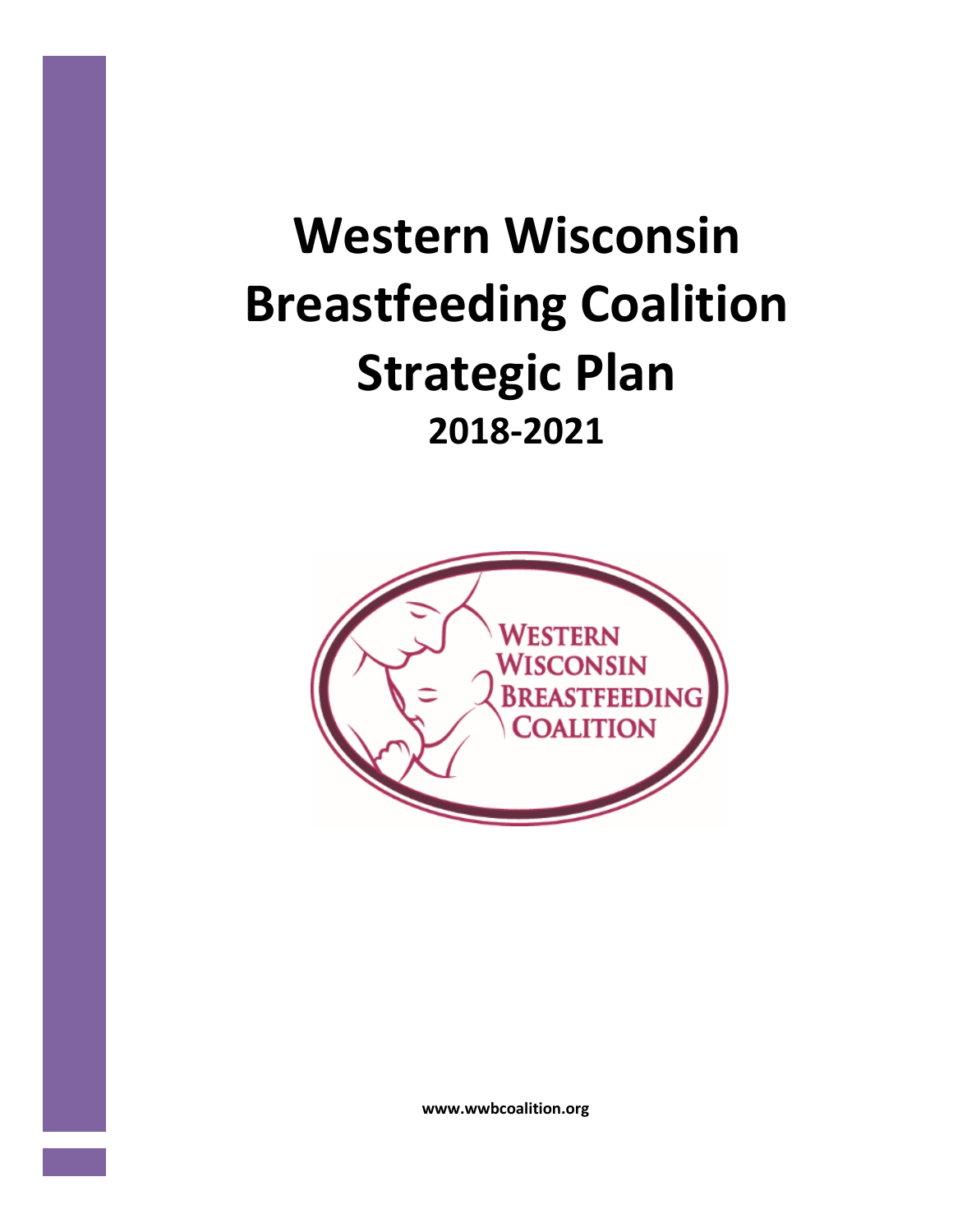# **Western Wisconsin Breastfeeding Coalition (WWBC) Strategic Plan 2018 -2021**

## **Executive Summary**

The Western Wisconsin Breastfeeding Coalition consists of a group of local breastfeeding professionals, including representation from lactation staff from Mayo Clinic and Gundersen Health System, WIC Staff, The Parenting Place, County Health Departments, The Ho Chunk Nation, Viterbo University, local mothers, daycare and childcare staff, La Leche League, and more. Counties served by the Western Wisconsin Breastfeeding Coalition include: Trempealeau, Jackson, Monroe, Vernon, and La Crosse. Membership (free) is open to any person who expresses an interest in and supports the purpose of the organization.

## **Our Purpose**

#### **The purpose of the Western Wisconsin Breastfeeding Coalition (WWBC) is to:**

- Encourage and support breastfeeding mothers in the community, workplace, and schools.
- Foster community acceptance of breastfeeding through community education.
- Strengthen support for breastfeeding within healthcare systems.

#### *We support breastfeeding mothers!*

#### **How:**

- Providing educational resources to make breastfeeding an enjoyable and successful experience.
- Information for businesses on supporting breastfeeding mothers as they return to work.
- Providing information on electric breast pumps to support mothers that need to be apart from their baby.

#### **Why:**

- The American Academy of Pediatrics recommends exclusive breastfeeding for the first six months, and that breastfeeding continue for at least 12 months and beyond.
- Mother's milk is the ideal nutrition for babies. It has the right mix of fats, carbohydrates, and proteins, plus antibodies to protect baby from infection.
- Babes are born to be breastfed!

#### **The strategic plan for WWBC consists of the following priorities:**

- 1. Engage, support, and encourage all La Crosse area breastfeeding mothers.
- 2. Strengthen support for breastfeeding within local schools, workplaces, hospitals, and daycares.
- 3. Foster community acceptance of breastfeeding through community education and promotion.
- 4. Strengthen our local coalition by increasing membership, visibility, and recognition while staying current with best practices.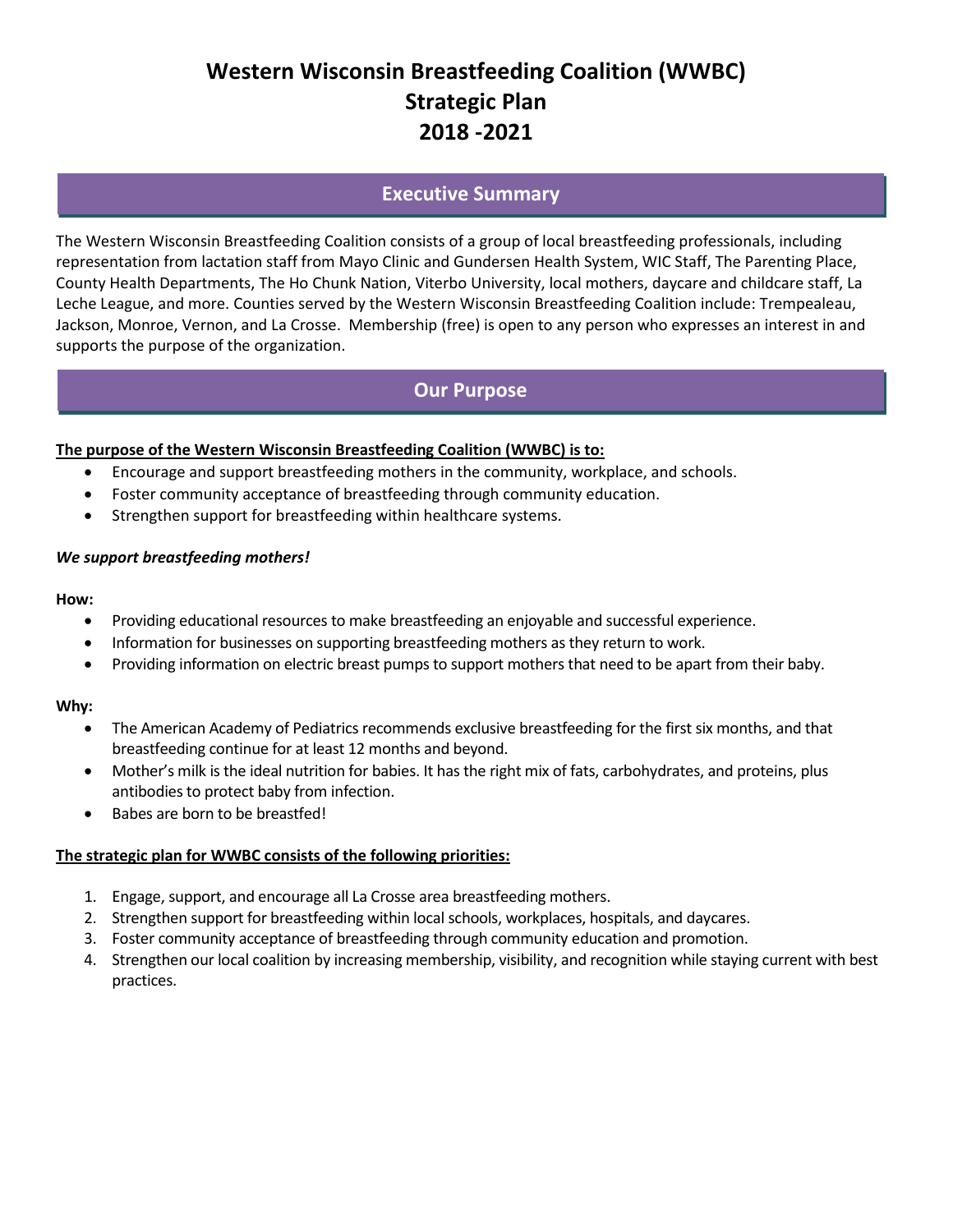## **Western Wisconsin Breastfeeding Coalition (WWBC) Board**

The Western Wisconsin Breastfeeding Coalition Board of Directors is composed of 4 officers. These offices include:

- President
- President Elect
- Secretary
- **•** Treasurer

Each officer serves a term of 2 years and duties of the officers are determined by the Board. Elections are held on odd numbered years at the regularly scheduled November board meeting.

The Western Wisconsin Breastfeeding Coalition also has several working committees that include work on the following:

- **•** Breastfeeding Friendly Business Initiative
- Breastfeeding Friendly Daycare Initiative
- Big Latch On Event Planning

Committees can be added or changed based on the needs of the coalition.

## **Priority #1: Engage, support, and encourage all La Crosse area breastfeeding mothers.**

| WWBC Strategic Plan 2018-2021                                                        |                                          |                                                 |                                  |  |
|--------------------------------------------------------------------------------------|------------------------------------------|-------------------------------------------------|----------------------------------|--|
|                                                                                      | Who:                                     | <b>Resources</b><br>needed:                     | <b>Progress/Comments:</b>        |  |
| Goal 1:<br><b>Engage with local</b><br>breastfeeding Moms.                           |                                          |                                                 |                                  |  |
| Objective 1a:<br><b>Maintain Facebook</b><br>Group Page                              | Abbie Loos<br>Ann Devine<br>Maggie Smith | Facebook<br>Account                             | Monitor/Facilitate Group as able |  |
| Objective 1b:<br>Host a Big Small Catch<br>Up event yearly in<br>March.              | Abbie Loos<br><b>WWBC Group</b>          | Space<br>Coffee<br><b>Snacks</b>                |                                  |  |
| Objective 1c:<br>Conduct a<br>community-wide<br>breastfeeding<br>assessment in 2019. | Abbie Loos                               | <b>Wood County</b><br>Assessment as<br>Guidance |                                  |  |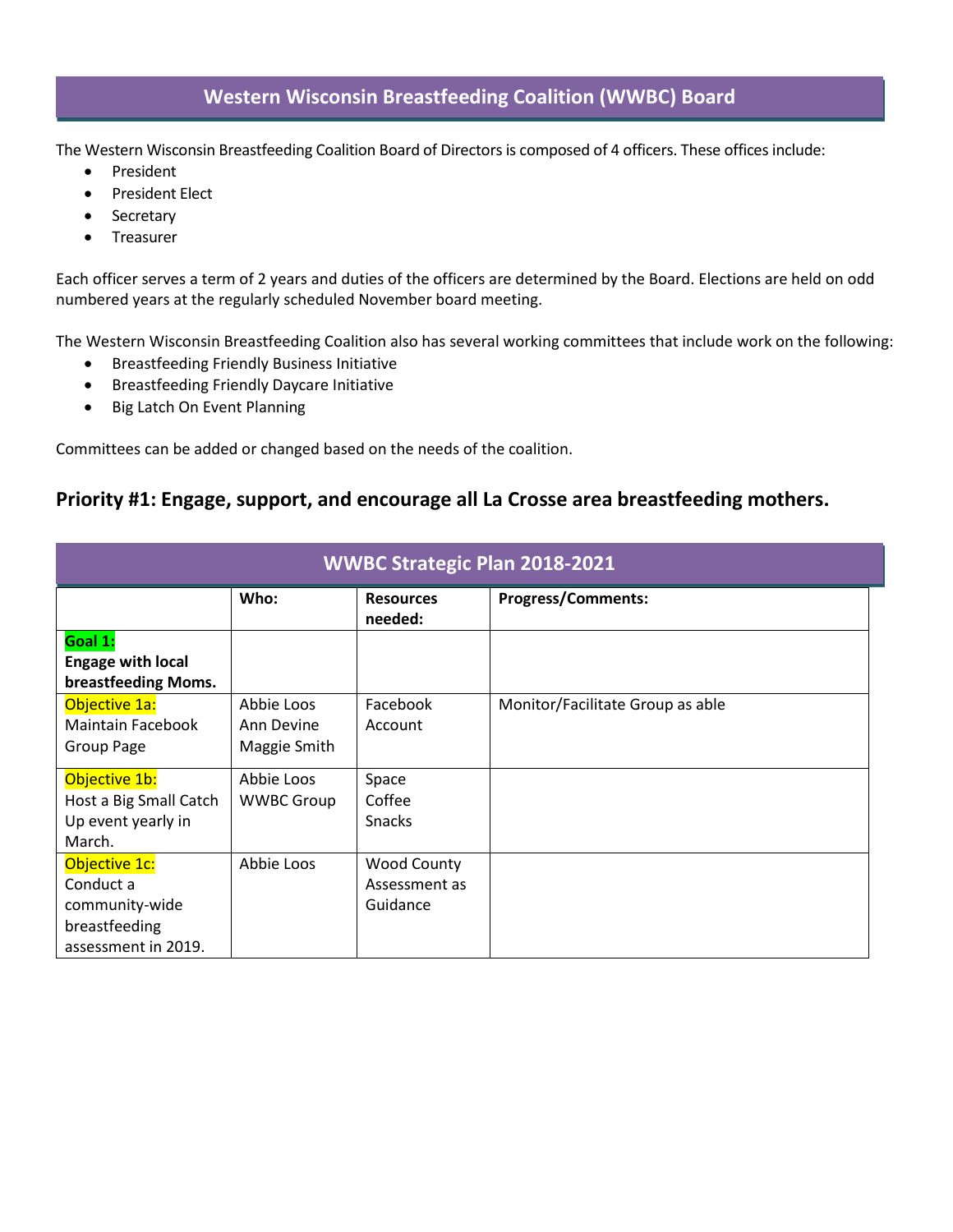**Priority #2: Strengthen support for breastfeeding within local schools, workplaces, hospitals, and daycares.** 

|                                         | Who:                      | <b>Resources</b><br>needed:       | <b>Progress/Comments:</b> |
|-----------------------------------------|---------------------------|-----------------------------------|---------------------------|
| Goal 2:<br><b>Assist all businesses</b> |                           |                                   |                           |
| who are interested in                   |                           |                                   |                           |
| completing the                          |                           |                                   |                           |
| <b>Breastfeeding</b>                    |                           |                                   |                           |
| <b>Friendly Business</b><br>Initiative. |                           |                                   |                           |
|                                         |                           |                                   |                           |
| Objective 2a:                           | La Crosse                 | Wood County                       |                           |
| Recognize at least 6<br>businesses as   | <b>County MCH</b><br>Team | <b>Breastfeeding</b><br>Coalition |                           |
|                                         |                           | Website                           |                           |
| <b>Breastfeeding Friendly</b>           |                           |                                   |                           |
| by 2021.<br>Objective 2c:               | La Crosse                 |                                   |                           |
| Provide public                          | <b>County MCH</b>         |                                   |                           |
| recognition and                         | Team                      |                                   |                           |
| certificates to                         |                           |                                   |                           |
| businesses who                          |                           |                                   |                           |
| complete the                            |                           |                                   |                           |
| <b>Breastfeeding Friendly</b>           |                           |                                   |                           |
| Business Initiative.                    |                           |                                   |                           |
| Goal 3:                                 |                           |                                   |                           |
| <b>Assist all daycares</b>              |                           |                                   |                           |
| who are interested in                   |                           |                                   |                           |
| completing the                          |                           |                                   |                           |
| <b>Breastfeeding</b>                    |                           |                                   |                           |
| <b>Friendly Childcare</b>               |                           |                                   |                           |
| Initiative.                             |                           |                                   |                           |
| Objective 3a:                           | La Crosse                 |                                   |                           |
| Partner with The                        | <b>County MCH</b>         |                                   |                           |
| Parenting Place to                      | Team                      |                                   |                           |
| host 1-2 breastfeeding                  |                           |                                   |                           |
| continuing education                    | Monroe                    |                                   |                           |
| events per year.                        | County WIC                |                                   |                           |
|                                         | Staff                     |                                   |                           |
|                                         |                           |                                   |                           |
|                                         | The Parenting             |                                   |                           |
|                                         | Place Staff               |                                   |                           |
| Objective 3b: Partner                   | La Crosse                 |                                   |                           |
| with The Parenting                      | <b>County MCH</b>         |                                   |                           |
| Place to offer 1                        | Team                      |                                   |                           |
| training per year for                   |                           |                                   |                           |
| new daycares                            | Monroe                    |                                   |                           |
| interested in                           | County WIC                |                                   |                           |
| becoming                                | Staff                     |                                   |                           |
| <b>Breastfeeding</b>                    |                           |                                   |                           |
| Friendly.                               | The Parenting             |                                   |                           |
|                                         | Place Staff               |                                   |                           |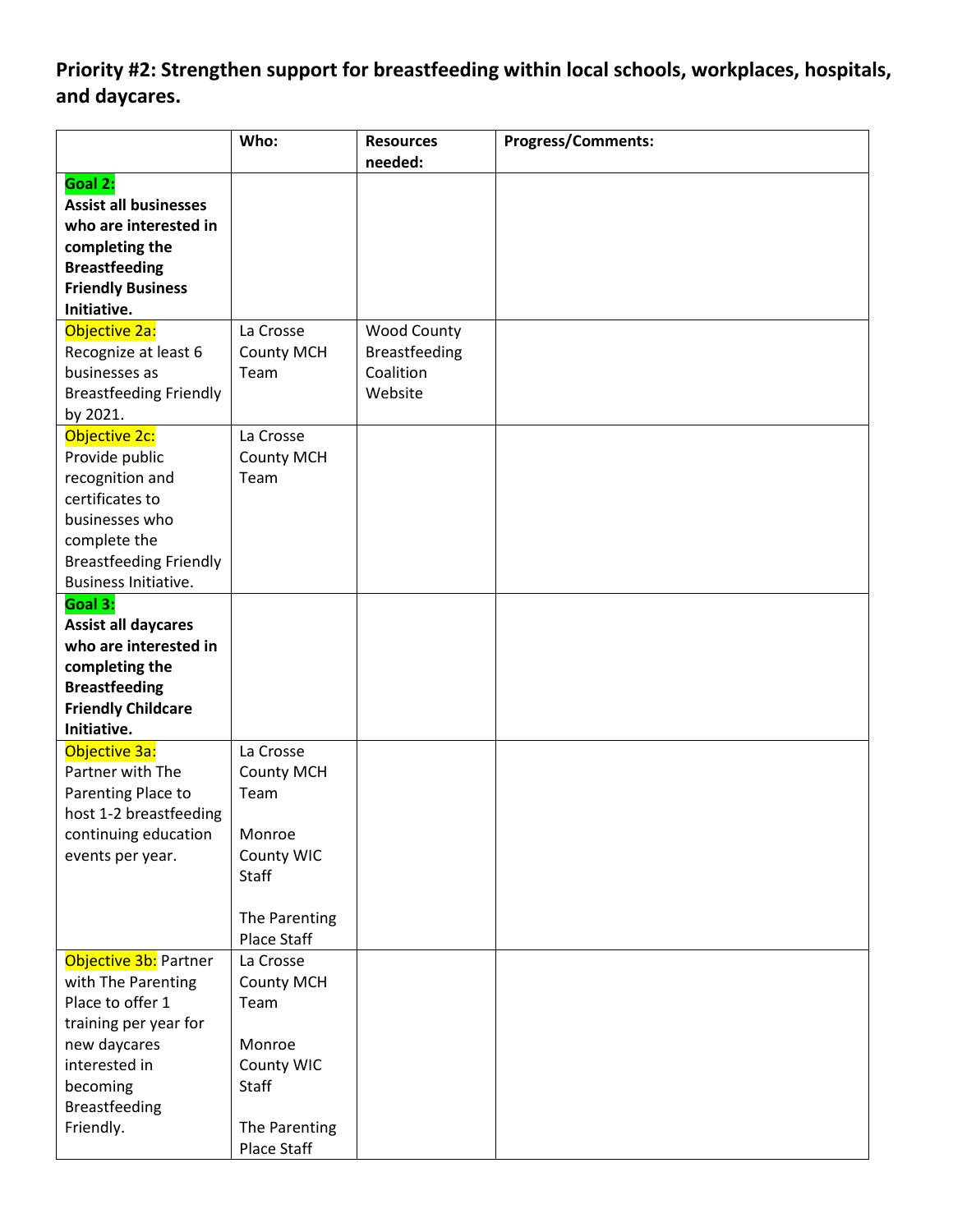| Objective 3c:                 | The Parenting       |  |  |
|-------------------------------|---------------------|--|--|
| Maintain an updated           | Place               |  |  |
| record of recognized          |                     |  |  |
| breastfeeding friendly        | Audra Weiser        |  |  |
| daycares including            |                     |  |  |
| renewal dates.                |                     |  |  |
| Objective 3d:                 | The Parenting       |  |  |
| Provide public                | Place               |  |  |
| recognition and               |                     |  |  |
| certificates to               | Audra Weiser        |  |  |
| daycares who                  |                     |  |  |
| completed the                 | <b>WWBC Group</b>   |  |  |
| <b>Breastfeeding Friendly</b> |                     |  |  |
| Childcare initiative.         |                     |  |  |
| Goal 4:                       |                     |  |  |
| <b>Partner with local</b>     |                     |  |  |
| hospitals to                  |                     |  |  |
| incorporate the               |                     |  |  |
| <b>Coffective Initiative.</b> |                     |  |  |
| Objective 4a:                 | Ann Devine          |  |  |
| 1 staff member from           |                     |  |  |
| each hospital to view         | <b>Beth Hietpas</b> |  |  |
| the Coffective online         |                     |  |  |
| training.                     |                     |  |  |
| Objective 4b:                 | Abbie Loos          |  |  |
| Complete a "train the         | Ann Devine          |  |  |
| trainer" with 1 staff         | <b>Beth Hietpas</b> |  |  |
| member at each                |                     |  |  |
| hospital about the            |                     |  |  |
| offline training              |                     |  |  |
| platform for staff.           |                     |  |  |
| Goal 5:                       |                     |  |  |
| <b>Engage local</b>           |                     |  |  |
| pharmacies.                   |                     |  |  |
| Objective 5a: Provide         | <b>WWBC Group</b>   |  |  |
| breastfeeding support         |                     |  |  |
| information to at least       |                     |  |  |
| 1-2 local pharmacies.         |                     |  |  |

# **Priority #3: Foster community acceptance of breastfeeding through community education and promotion.**

|                                                                  | Who:                       | <b>Resources</b><br>needed: | <b>Progress/Comments:</b> |
|------------------------------------------------------------------|----------------------------|-----------------------------|---------------------------|
| Goal 6:<br>Utilize media outlets<br>to promote<br>breastfeeding. |                            |                             |                           |
| Objective 6a:                                                    | Abbie Loos<br>Maggie Smith |                             |                           |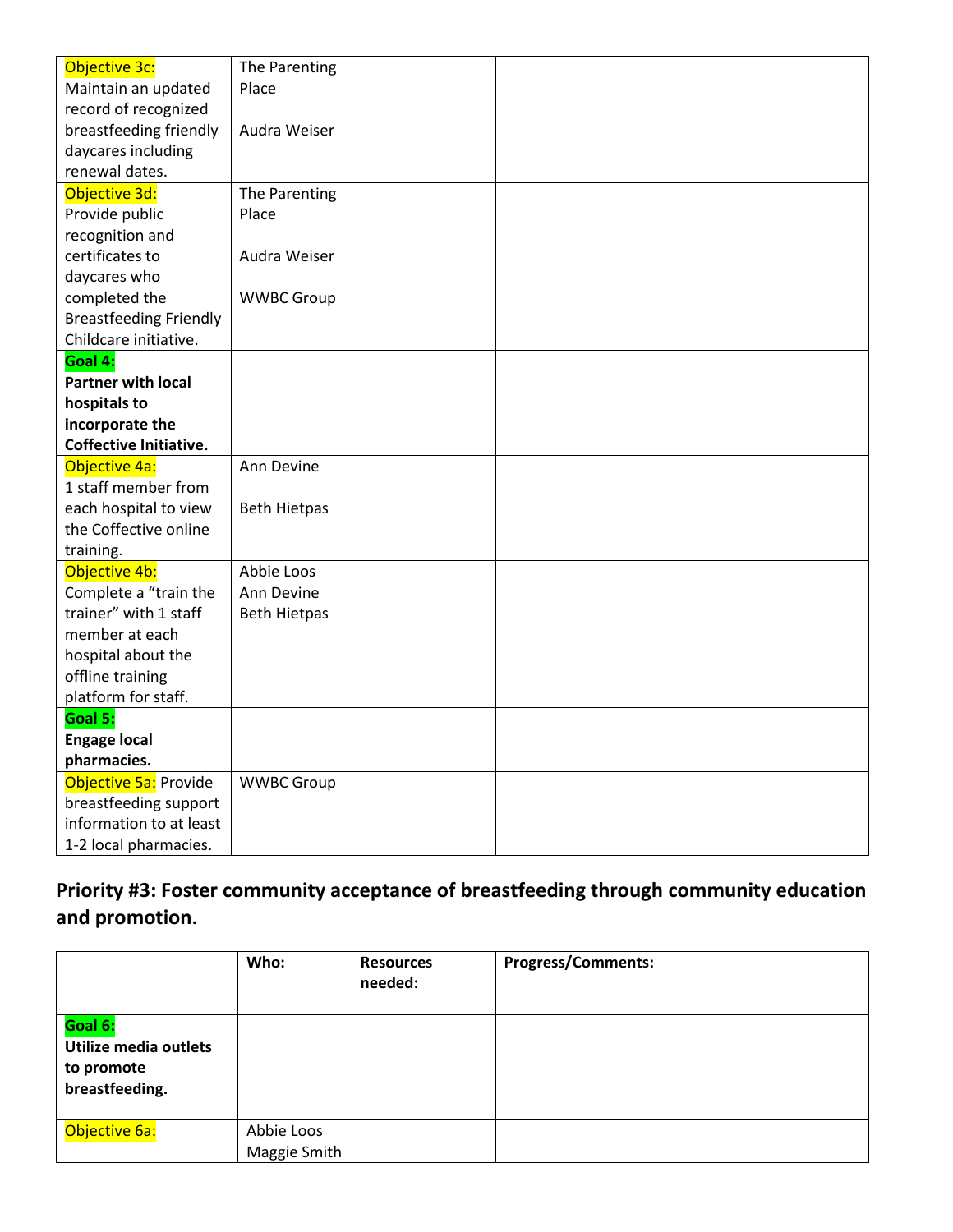| Maintain a coalition        |                   |  |  |
|-----------------------------|-------------------|--|--|
| website.                    |                   |  |  |
| (Currently                  |                   |  |  |
| wwbcoalition.org)           |                   |  |  |
| Objective 6b:               | Abbie Loos        |  |  |
| Publish 2 press releases    |                   |  |  |
| each year about             |                   |  |  |
| breastfeeding.              |                   |  |  |
| Goal 7:                     |                   |  |  |
| <b>Participate in World</b> |                   |  |  |
| <b>Breastfeeding Week</b>   |                   |  |  |
| <b>Activities</b>           |                   |  |  |
| Objective 7a:               | <b>WWBC Group</b> |  |  |
| Participate in the Big      |                   |  |  |
| Latch On event yearly.      | Big Latch On      |  |  |
|                             | Planning          |  |  |
|                             | Committee         |  |  |
| Objective 7b: Purchase      | <b>WWBC Group</b> |  |  |
| materials for WWBC's        |                   |  |  |
| use during World            |                   |  |  |
| Breastfeeding Week.         |                   |  |  |

# **Priority #4: Strengthen our local coalition by increasing membership, visibility, and recognition while staying current with best practices.**

|                                                                                                                                                                             | Who:                                     | <b>Resources</b><br>needed: | <b>Progress/Comments:</b> |
|-----------------------------------------------------------------------------------------------------------------------------------------------------------------------------|------------------------------------------|-----------------------------|---------------------------|
| Goal 8:<br>Stay engaged with the<br><b>Wisconsin</b><br><b>Breastfeeding</b><br><b>Coalition</b><br>Objective 8a:<br>At least 1 WWBC<br>member attend yearly<br>WBC summit. | <b>WWBC Group</b>                        |                             |                           |
| Objective 8b:<br>Maintain WBC<br>Membership yearly.                                                                                                                         | Marissa<br>Kamrowski<br>Dawn<br>Thompson | \$75 for dues?              |                           |
| Objective 8c:<br>Participate in quarterly<br>WBC networking calls.                                                                                                          | Abbie Loos                               |                             |                           |
| Goal 9:<br><b>Increase WWBC</b><br>funding.                                                                                                                                 |                                          |                             |                           |
| Objective 9a:<br>Host at least 1<br>fundraising event each<br>year.                                                                                                         | <b>WWBC Group</b>                        |                             |                           |